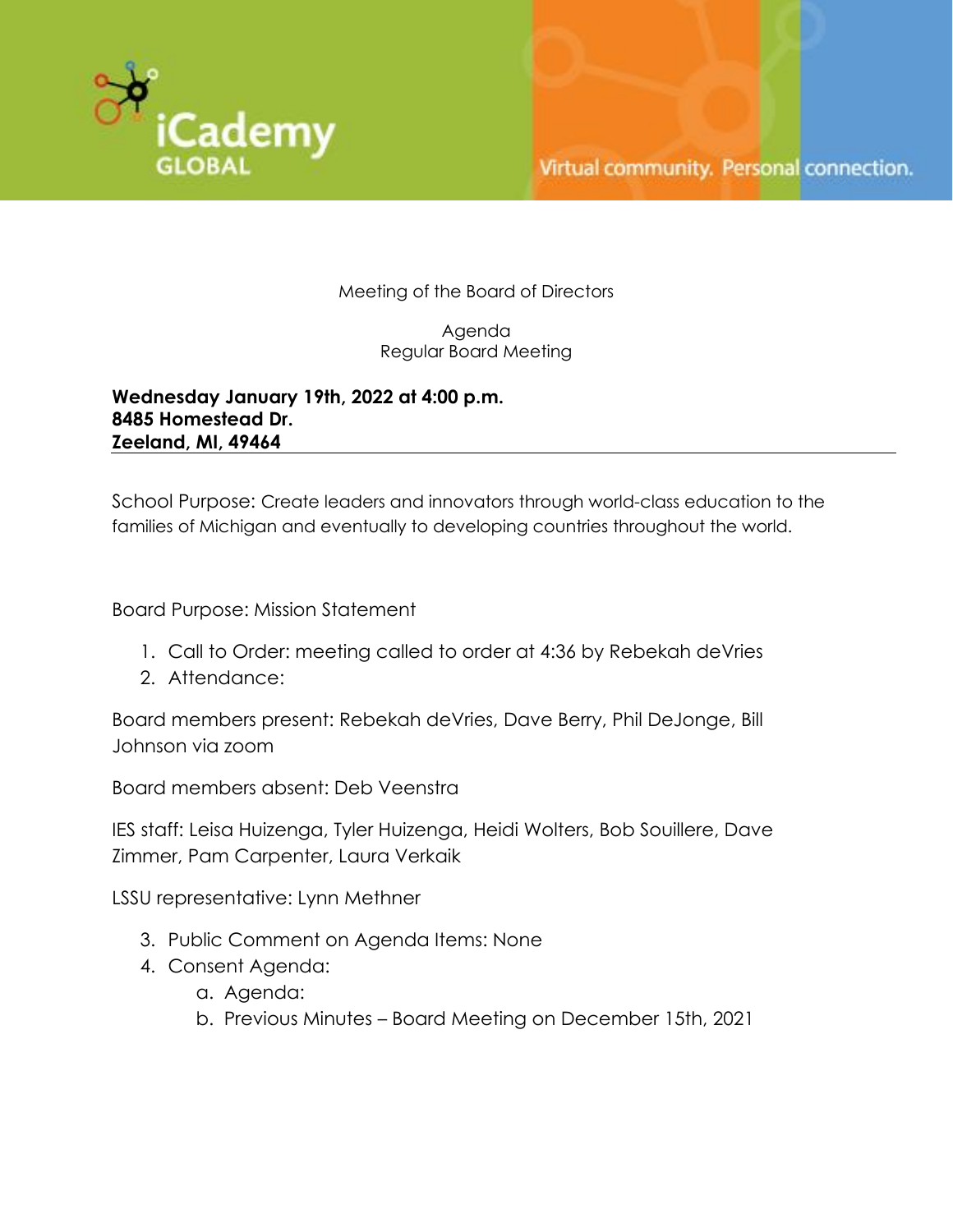Rebekah deVries made a motion to approve the consent agenda as presented. Dave Barry second the motion. The vote was all yes and the motion carries.

- 5. Boileau Communications Marketing Report- Leann Schaeffer presented to the board who Boileau is and what they do. She also showed the board how they are working with iCademy.
- 6. Celebrations of the school:

Leisa- so many new kids enrolling, Bob changes in masking policy has been relatively received by teachers, Dave student achievement went up during the pandemic and amazed how nice the building looks when driving by, Tyler counselors, Robyn, Sheri and their ability to get students enrolled into classes in time for new semester, Heidi staff resilience right now, Dave all the things behind the scenes that happen to make our schools run smoothly Rebekah community passport and how great it to see how many kids have used it.

- 7. Strategic Thinking
	- a. Strategic planning reminder, process, and format: Tyler and Rebekah have met to discuss the strategic meeting next month. What is the purpose, good dialect, participation, and other things to think about for the strategic meeting.
- 8. Action Items
	- a. A motion to approve Math Foundations as a general elective credit course: Rebekah deVries made a motion to approve the math foundations as a general elective credit. Dave Barry second the motion. Pam Carpenter and Laura Verkaik presented the course they would like to have implemented to help prepare students for high school math. The vote was all yes and the motion carries.
	- b. Enrollment numbers: Rebekah deVries made a motion to approve the proposed enrollment numbers as presented. Dave Barry second the motion. The vote was all yes and the motion carries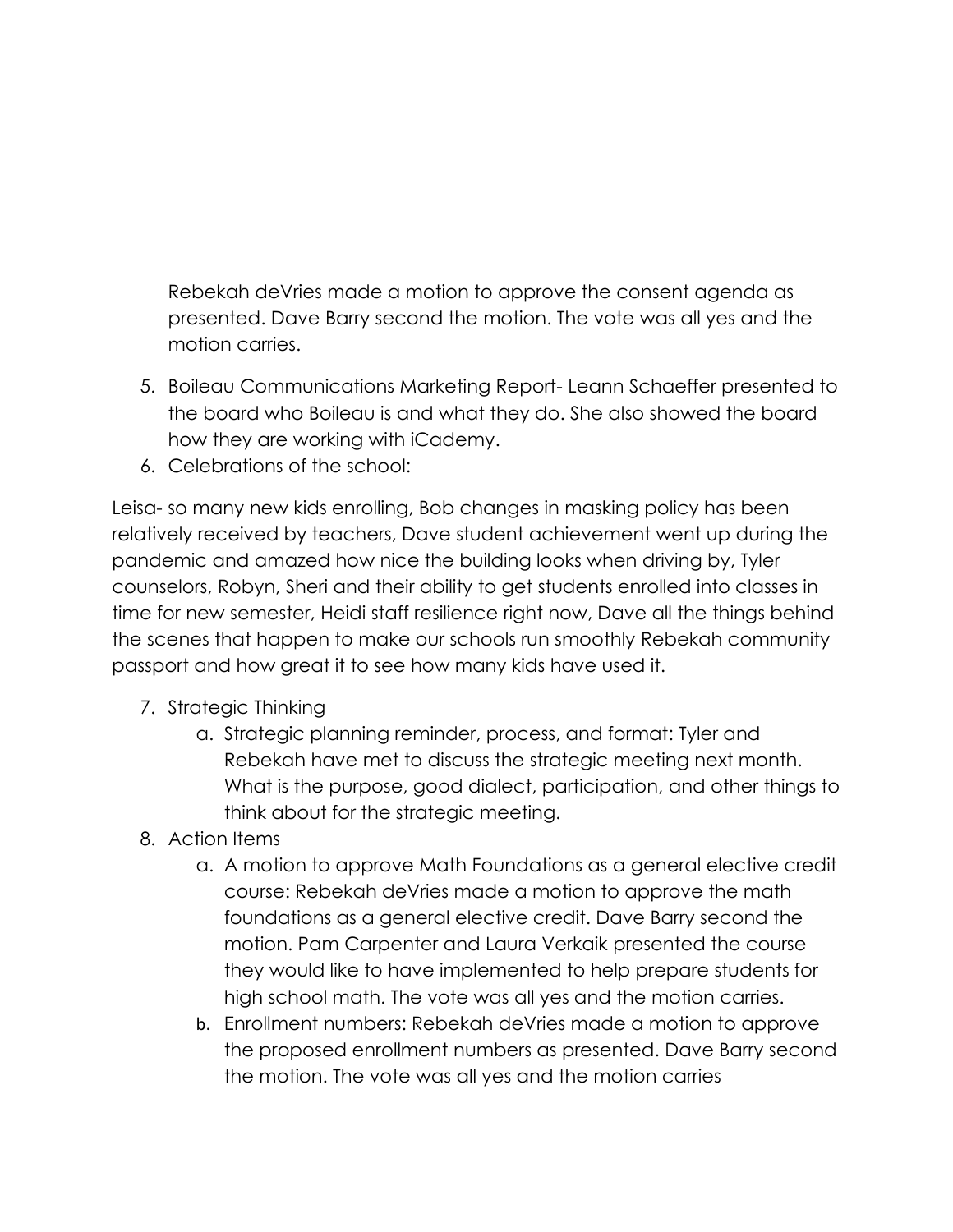c. A motion to approve budget amendment #1: Rebekah deVries made a motion to approve the budget amendment #1 as presented. Phil DeJonge second the motion. Dave Zimmer went through the budget and proposed changes to the budget. No vote was taken the motion was tabled to next month

Phil Dejonge left the meeting at 5:30 p.m.

d. A motion to approve the quarterly financials-Rebekah deVries made a motion to approve the quarterly financials as presented. Dave Barry e. A motion to approve Reaffirmation of Guaranty- Rebekah deVries

GLOB made a motion to approve the Reaffirmation to Guranty asonal connection.

- presented. Dave Barry second the motion.
- f. A motion to approve amended IES management agreement Schedule #1- tabled
- 9. Dashboard
	- a. Compliance-no discussion
	- b. Finance updated earlier
	- c. Enrollment
		- i. Monthly Enrollment Update- enrollement is up
	- d. Student achievement
	- e. Public Opinion
	- f. LSSU Commitments
	- g. Others
- 10.Discussion Items
	- a. LSSU Site and Facility Report- visit went well no major issues
	- b. ESSER Stakeholders Survey- survey determine additional supports and social emotional well being should be focus of that learning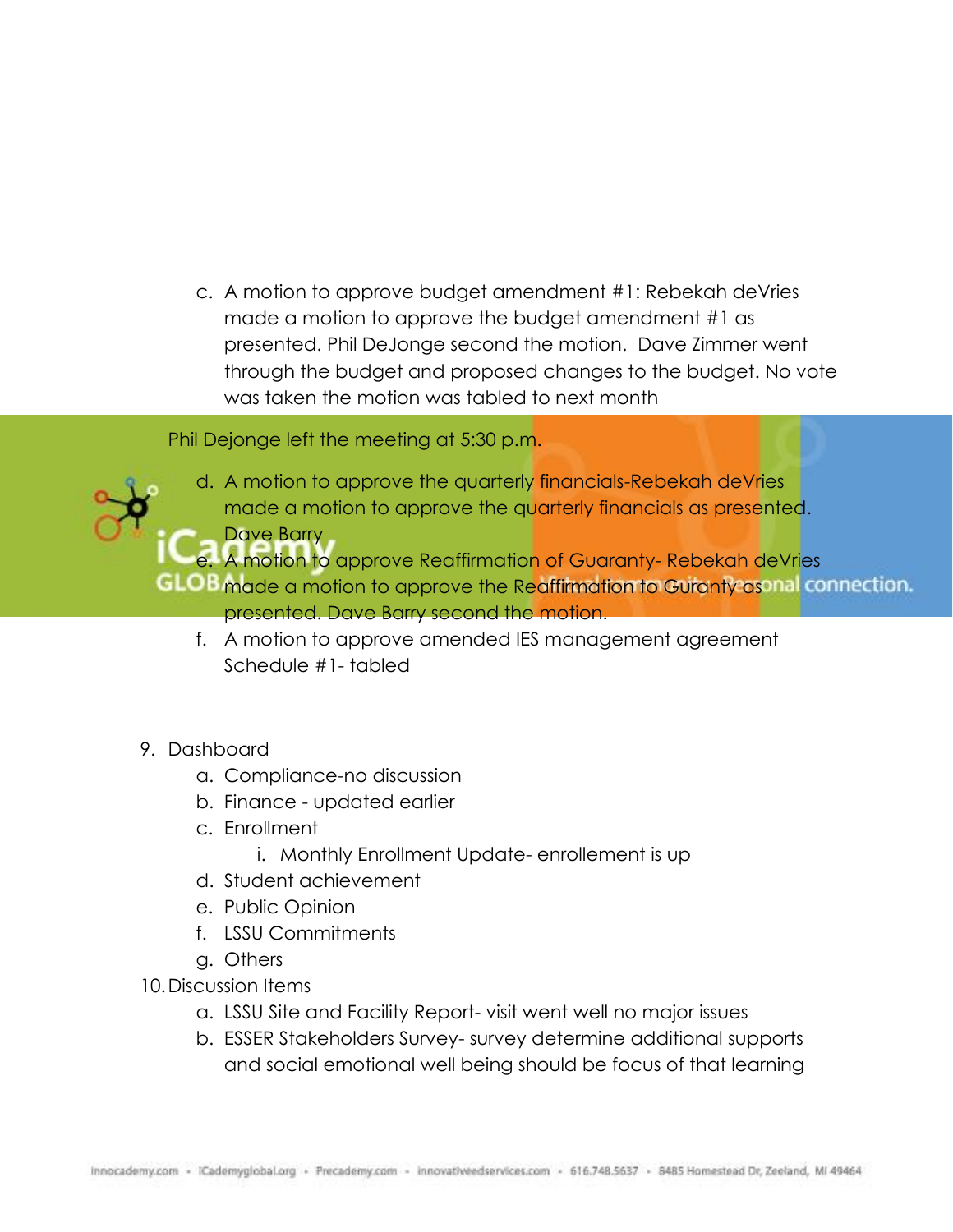- c. Health orders and masking policies-masks are required at the homestead campus allowing teachers to shorten their quarantines
- d. Board Member Terms- Tyler Huizenga updated board members on their terms and who may need to renew or let us know their intentions.
- 11. LSSU Comment- Lynn is looking forward to meeting everybody and looks forward to joining the meeting in person soon
- 12.Public Comment on Non-Agenda Items: None
- 13. Adjournment: meeting was adjourned at 5:48 pm a. Next Regular Meeting: February 23rd, 2021





Minutes of all board meetings are available after approval by the Board at:

iCademy Global Attn: Tyler Huizenga 8485 Homestead Zeeland, MI 49464 616-748-5637

Individuals wishing to address the Board of Directors will be recognized in accordance with Board policies regarding public comments. Individual comments are limited to no more than three (3) minutes each and total time allowed regarding agenda specific items is twenty (20) minutes and non-agenda items is fifteen (15) minutes. The Board will